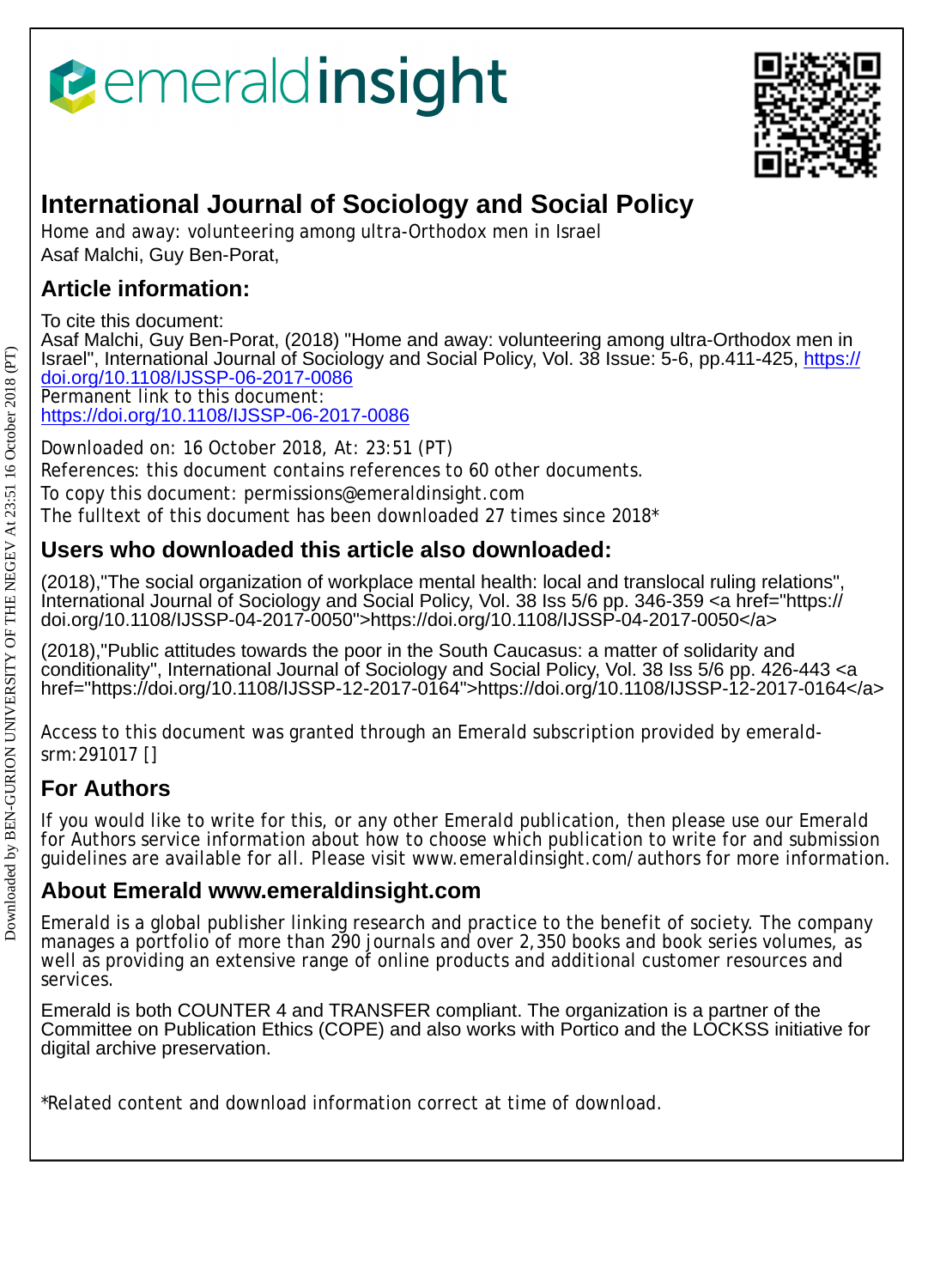The current issue and full text archive of this journal is available on Emerald Insight at: www.emeraldinsight.com/0144-333X.htm

# Home and away: volunteering among ultra-Orthodox men in Israel

Asaf Malchi

Department of Public Policy and Administration, Ben-Gurion University of the Negev, Beer-Sheva, Israel, and

Guy Ben-Porat Department of Politics and Government, Ben-Gurion University of the Negev,

Beer-Sheva, Israel

# Abstract

Purpose – Religious minority groups often enjoy strong support systems and high levels of trust, providing for volunteering within the community, but under what conditions are members of these groups likely to volunteer outside their community? Or, would they prefer the security, intimacy and commitment to their own communities. The paper aims to discuss these issues.

Design/methodology/approach - To answer this question, the authors examine the motivations of ultra-Orthodox young men who volunteered for National Civil Service in Israel, and compare the choices of volunteer frameworks: separatist-religious volunteering within the community compared to volunteering in secular institutions outside the community.

Findings – The authors associate the interest and motivations with different types of social capital, "bonding" and "bridging."

Research limitations/implications – Research based on one case study.

Practical implications – Guidelines for encouraging volunteering among closed groups.

Social implications – Understanding of motivations and concerns among religious groups. **Originality/value** – An original study of a relatively new phenomenon.

Keywords Israel, Religion, Volunteering, Social capital

Paper type Research paper

Religion seems an ideal candidate to explain volunteering as most religions encourage altruism and care for others (Wang and Handy, 2014; Bekkers and Bowman, 2009; Brown and Ferris, 2007; Wilson and Janoski, 1995). Religious minority groups often enjoy strong support systems and high levels of trust, providing for volunteering within the community, but under what conditions are members of these groups likely to volunteer outside their community? Or, would they prefer the security, intimacy and commitment to their own communities? To answer this question, we examine the motivations of ultra-Orthodox young men who volunteered for National Civil Service (NCS) in Israel, and compare the choices of volunteer frameworks: separatist-religious volunteering within the community compared to volunteering in secular institutions outside the community. We associate the interest and motivations with different types of social capital, "bonding" and "bridging."

The Jewish ultra-Orthodox, a minority of 11 percent of the entire population in Israel, intentionally isolates itself from the secular-Jewish majority, economically, socially and culturally, in order to maintain and defend their social-cultural uniqueness. Yet, for different reasons elaborated below, members of this group are cautiously and gradually attempting to integrate in the Israeli society, including through military or NCS (Levy and Sasson-Levy, 2008; Stadler and Ben-Ari, 2003; Hakak, 2003; Drori, 2005; Malchi, 2011). These changes may answer the growing concern over unemployment of religious men whose avoidance of military service affects their ability to find work (Berman, 1999). The participation of young

International Journal of Sociology and Social Policy Vol. 38 No. 5/6, 2018 pp. 411-425 © Emerald Publishing Limited 0144-333X DOI 10.1108/IJSSP-06-2017-0086

men in Israel

Ultra-Orthodox

# 411

Received 29 June 2017 Revised 24 October 2017 18 December 2017 Accepted 19 December 2017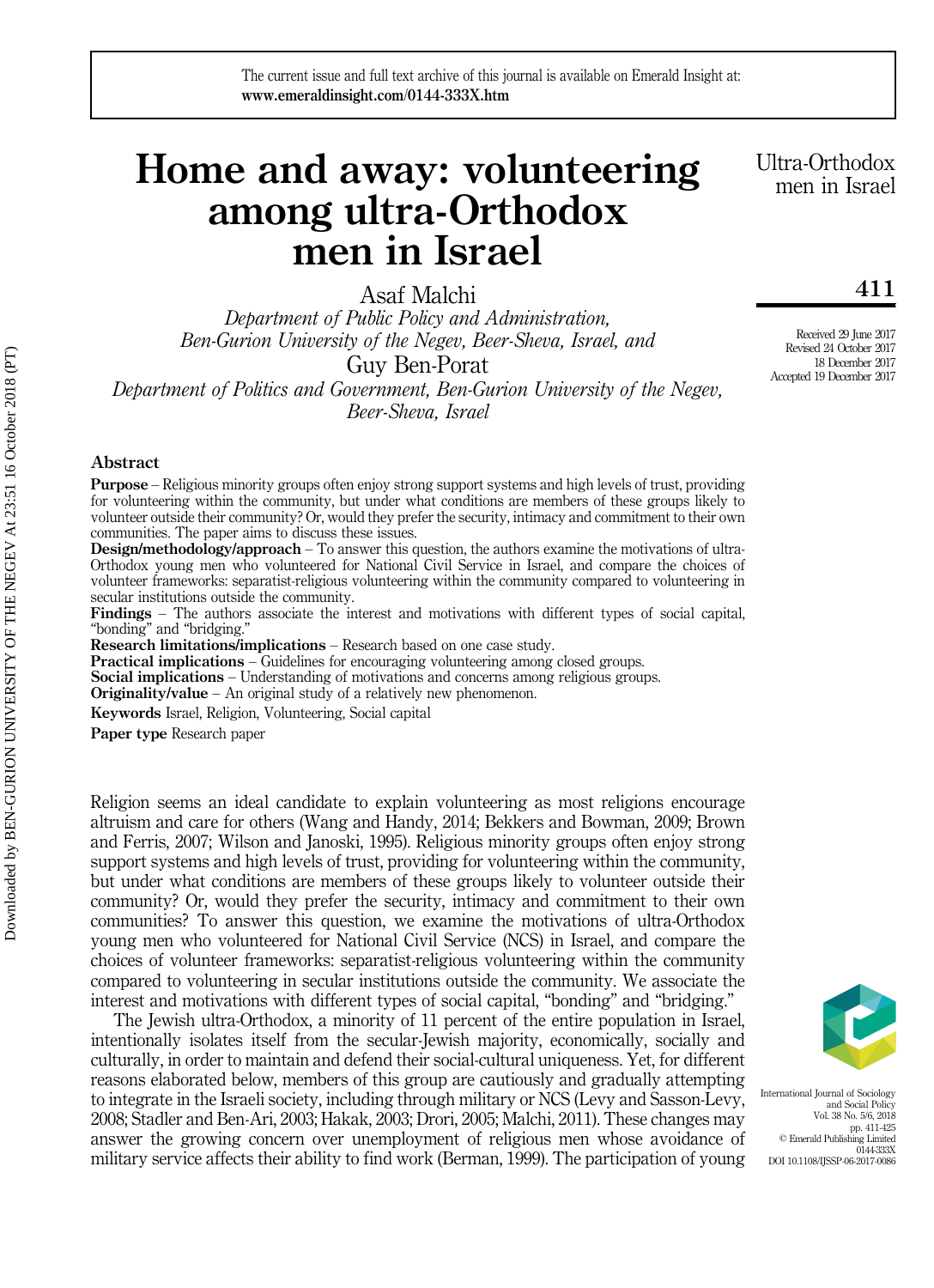religious men in the NCS, therefore, may be significant for future integration and a tool to alleviate poverty among this population. Drawing on 30 in-depth personal interviews, we explore how the different types of social capital influence the choice between "inward" volunteering and "outward" volunteering. While in the former, young men volunteer within their communities and avoid contacts with secular society, in the latter they volunteer outside the community and interact with non-Orthodox men and women, a decision of significance for members of this community. We explain these decisions by different types of social capital that shape interests and choices. 412 **IISSP** 38,5/6

## Social capital, types of trust and social networks

Volunteerism can be defined as a "freely chosen and deliberate helping activities that extend over time" (Snyder and Omoto, 2008) is unpaid and given to another person who is not member of one's family (Wilson, 2012). Volunteering is often associated with and explained by community and its characteristics. Communities in which the population's volunteering rate is high are characterized as having significant social capital compared to communities or areas in which individuals' volunteering rate is low (Brown and Ferris, 2007; Putnam, 1995, 2000). Social capital has different definitions and uses, among them the assessment of ties or networks within communities that provide for trust, norms of reciprocity, cooperation and "civic-ness" (Putnam, 1993). Consequently, social capital is associated with democracy, economic development and strong communities that support them. Critics of social capital advocates claim that networks might be the result rather than the cause for trust, that questions of power and inequality are ignored, and generally doubt social capital's implications for democracy, institutional performance and development (DeFilippis, 2001; Foley and Edwards, 1999; Levi, 1999; Newton, 1999).

Notwithstanding these criticisms, in this work we are interested in the ways social capital influences volunteering choices. The connections between volunteering and social capital (Putnam, 1993), networks and ties ( Jones, 2006) is well established, but the motivations and directions of volunteering could be influenced by different types of social capital and trust. While "bonding social capital," strengthens the internal bonds of separate communities (Portes, 1998; Portes and Vickstrom, 2015), "bridging social capital" operates between different communities and sectors (Putnam, 2000) and contributes to a wider social consensus and social solidarity between different social groups in a way that would create "civil involvement with the broad community" (Putnam, 1995, p. 67). While bonding capital and personal networks can foster commitment to volunteering, bridging social capital provides sources of information and recruiting options (Paik and Navarre-Jackson, 2011). Consequently, different types of social capital can create different motivations and paths of volunteering in the general population and in religious communities in particular.

Social networks and trust, foundations of social capital, influence the tendency to volunteer (Bekkers and Bowman, 2009; Brown and Ferris, 2007). Trust is a central component of social capital, established through experiences and interpretations of others behavior it includes the expectations that others will act with fairness beyond their immediate interests (Lelieveldt, 2000). High levels of trust enable social and economic cooperation based on norms rather than enforcement and higher commitment to civic involvement. Similarly, as Putnam (2000) argues, civic involvement, trust and volunteering are interconnected as involvement and volunteering both depend upon and contribute to trust. People who trust were found more likely to volunteer and belong to volunteer organizations (Brehm and Rahn, 1997; Dekker and Uslaner, 2003; Delhey and Newton, 2003; Putnam, 2000; Scheufele and Shah, 2000; Uslaner, 2002).

A number of studies illustrate that tighter familial and social ties provide more opportunities to volunteer (Wilson and Musick, 1997; Becker and Dhingra, 2011; Uslaner, 2002, 2003. Immigrant and minority groups might have particular trust, reserved for their members that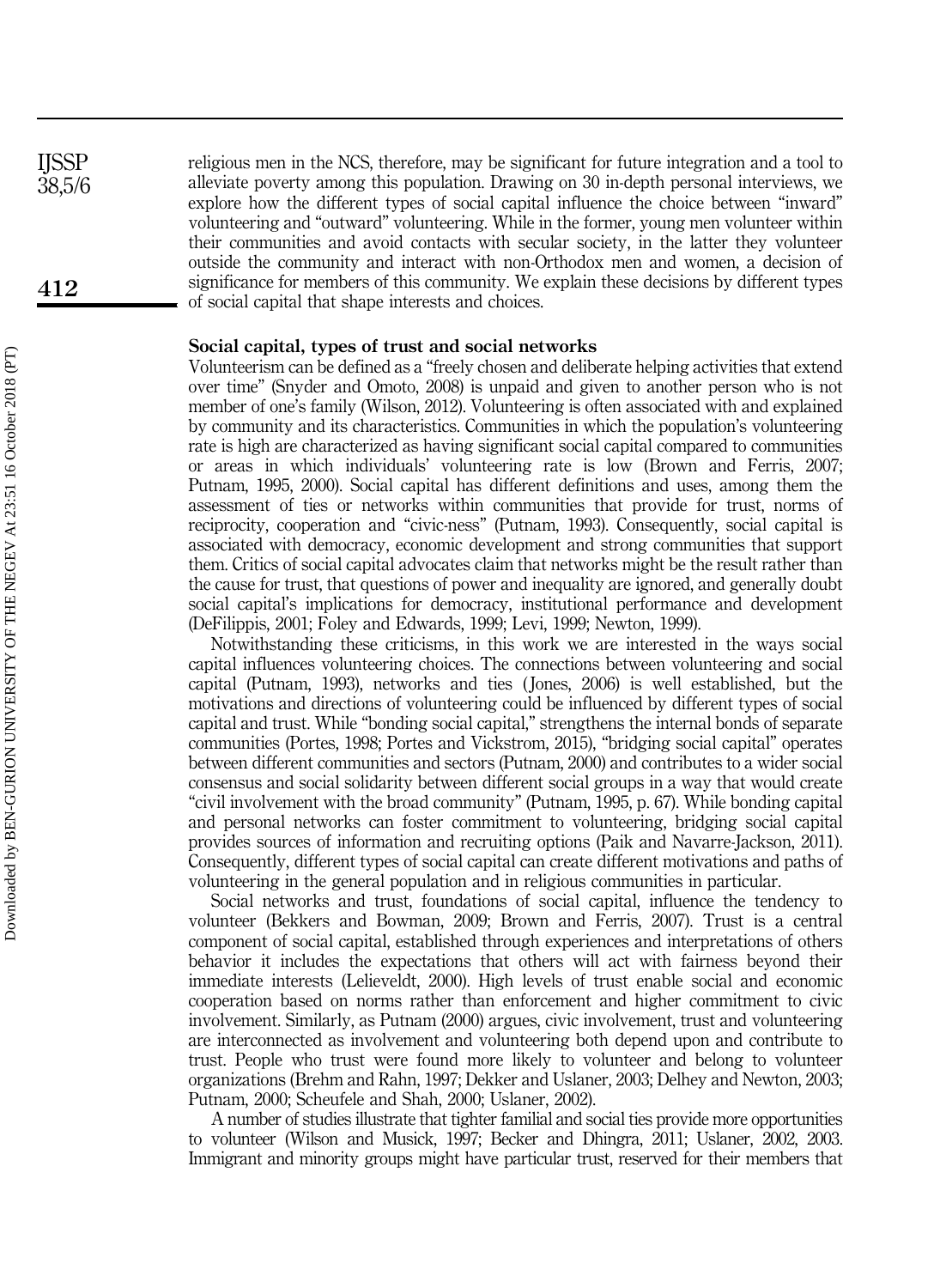encourages volunteering only within the community (Uslaner, 2002). But education Ultra-Orthodox (Lee and Moon, 2011), opportunities for networking and acquiring new skills (Wang and Handy, 2014), and trust in government (Brehm and Rahn, 1997) increase the tendency for volunteering outside the community to broaden social networks (Alesina and Giuliano, 2009; Wang and Handy, 2014). Religious communities (Lim and MacGregor, 2012) have both the social ties that enable volunteering and an ethos of generosity that could have spillover effects on volunteering outside the community. But, different from immigrants volunteering outside the community has both potential gains but also significant risks for the community's values and integrity.

413

men in Israel

## Motives for volunteering

Volunteering combines altruistic and instrumental or egoistic motives. Instrumental motives relate to potential benefits of volunteering such as acquiring occupational experience, knowledge, social ties and experimenting with different skills that will help the volunteer integrate in his or her work or studies (Clary and Snyder, 1991, 1996). Altruistic motives are an authentic desire to help others and to "create reform" in society in general and particularly in their community (Zanber, 2010; Peres and Liss, 1975; Cnaan and Goldberg-Glen, 1991; Clary and Snyder, 1991). Other studies differentiate "classic" or "old" from new volunteer patterns. In the former, volunteers usually belong to a religious or political group, have high and long-term motivation and loyalty to for explicit organization they belong to, and mainly display altruistic values and motives in their volunteering. Conversely, "new" volunteering describes short-term activities, devoid of a deep connection or commitment to particular organization, investment is limited by time and motives largely egoistic (Rehberg, 2005). Volunteer activity, however, may combine different motives, instrumental and altruistic (Hustinx and Lammertyn, 2003) and form an "ego-truistic" combination (Brooks, 2002; Yeung, 2004).

Religious societies – and the ultra-Orthodox community in particular – have additional motives for volunteering, derived from faith and world values attributing importance to grace and benevolence, as well as communal values and solidarity, important components of social capital and contribution, that can extend to wider society (Smith and Sharvit, 2003). Religiosity is often a marker of social networks and has a strong influence on the tendency to volunteer (Cnaan and Goldberg-Glen, 1991; Forbes and Zampelli, 2012; Wilson and Musick, 1997). Frequent churchgoers, for example, volunteer more and religious societies have more volunteering (Ruiter and De Graaf, 2006). Several studies found that religious people prefer to volunteer in their own communities and not in secular establishments (Wilson and Janoski, 1995; Carabain and Bekkers, 2011), but others did not find substantial differences in volunteering choices between volunteers of secular or religious belonging (Becker and Dhingra, 2001). Religious people, therefore, may acquire values and norms that elevate the mutual responsibility of helping others, but their volunteering can be restricted within religious social networks

## The ultra-Orthodox and the NCS

The ultra-Orthodox in Israel rank high in volunteering, 38 percent in comparison to the average volunteering rate of 14 percent (Abu-Ahmed, 2010). This high rate is explained by social motives (the norm of donating to others) and religious values (benevolence) that exist in ultra-Orthodox society. The ultra-Orthodox community in Israel developed a complex relationship with state, society and government institutions. Historically alienated from the Zionist idea, the ultra-Orthodox community maintained distance from state and its institutions, not serving in the army for example, and developed their own institutions. As a "Scholars Society" (HEVRAT HA'LOMDIM) the community places high value on religious studies and young men enroll in religious institutions, avoiding both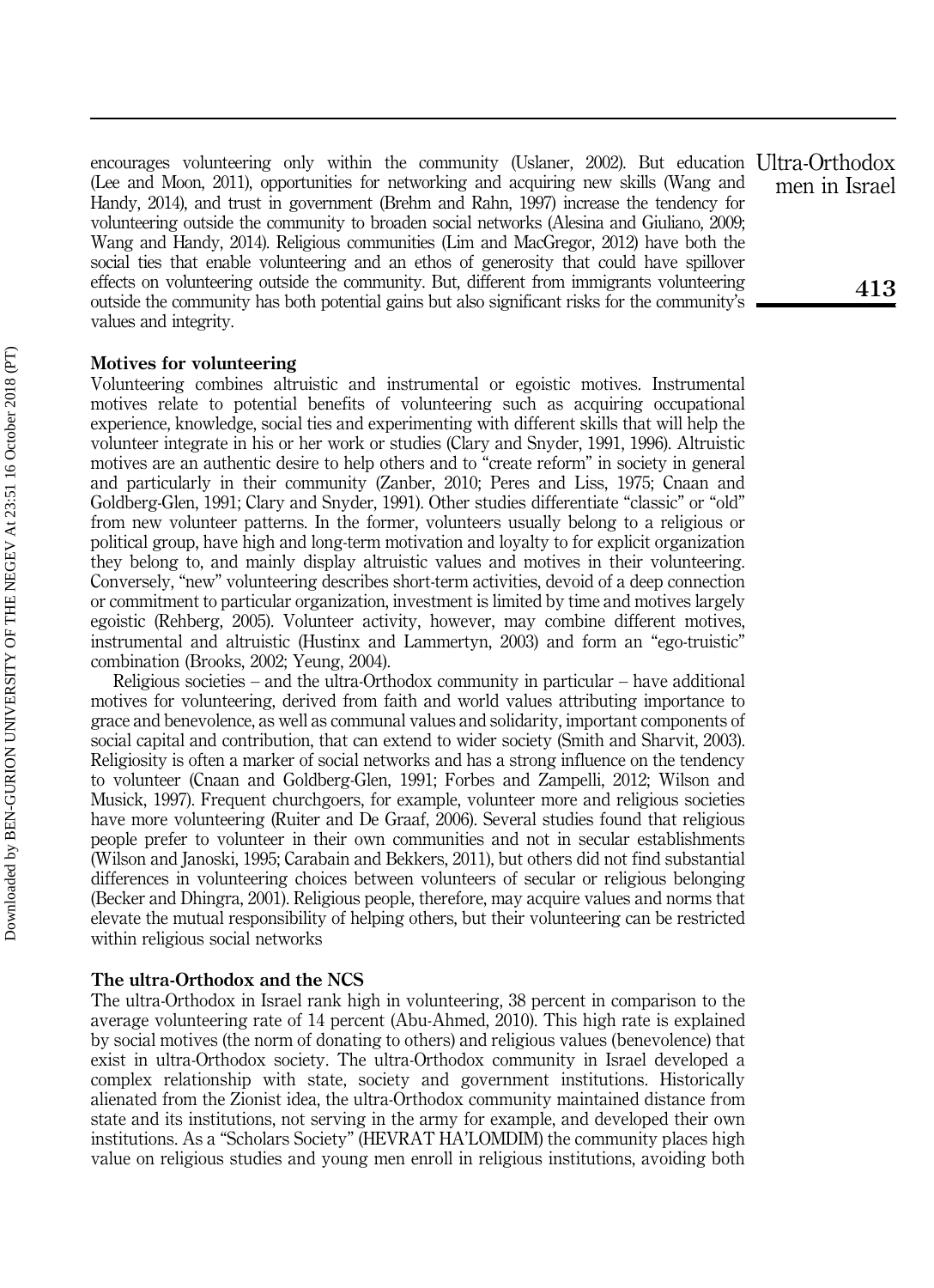military service and the labor market (Friedman, 1991). This arrangement made in early years of statehood was a political compromise that allowed the ultra-Orthodox community, in return for tacit support of state policies, to maintain its distinct way of life. Over the years, this society developed characteristics of a separatist and fundamentalist "Enclave Society" that minimized interfaces with modern society and state institutions (Sivan, 1991). Like religious and closed communities elsewhere, the ultra-Orthodox society is a communitarian society with tight and closed social networks and institutions for mutual assistance, based on solidarity that provides many of the spiritual and material needs to the individual (Berman, 1998).

Unlike other Jewish young men, the vast majority of ultra-Orthodox defer their military service and are in practice exempt from the army, a central component of Israel's republican citizenship (Peled and Shafir, 2005; Cohen, 1993). The exemption from military service is justified by the need to devote life and time to religious studies and community values. The difference between the ultra-orthodox lifestyle and the secular culture of the army raises concerns that military service might seriously undermine their religious way of life (Hakak, 2003). Among the Jewish population, the de facto exemption of ultra-Orthodox men is viewed negatively and political demands to enlist them gained popularity. The growing criticism, on the one hand, and changes within the ultra-Orthodox community, on the other hand, have led to attempts to find a new compromise that would allow religious young men to contribute to society, while maintaining their way of life, and provide them with different benefits, among them ability to integrate in the labor market. It is of a special significance, therefore, to examine the changes of perceptions and motivations among young ultra-Orthodox men, both in relation to army service and the labor market.

The Civic National Service (CNS), established in the early 1970s enabled religious women, exempted from mandatory military service, to volunteer in welfare, education and health services. A new policy in 2008 allowed ultra-Orthodox men to join the CNS. Service was, on the one hand, to provide young yeshiva men with work skill that would allow them in due course to find a job and, on the other hand, to ameliorate the tensions and resentments between secular and ultra-Orthodox. Like soldiers, volunteers are not paid a salary but receive an allowance during their service. Ultra-Orthodox volunteers continue with their religious studies alongside their volunteer work and receive a relatively large allowance in comparison to regular soldiers because most are already married and fathers to children and are compensated with a larger allowance. The majority of volunteers (75 percent) served in special education facilities within their communities, but others served in security and emergency services (17 percent) and in different health and welfare services (8 percent) outside the community (Malchi, 2011).

The ultra-Orthodox leadership's attitude toward the CNS ranges between disregard and firm opposition. The opposition is, first, to the perceived attempt of the state to change the status of ultra-Orthodox men and undermine the primacy of religious studies, and, second, out of concern that the young men will be exposed to the secular way of life. However, and despite the diffident attitude and concern of the spiritual-rabbinical leadership about 1,570 ultra-Orthodox men volunteered in different associations and organizations and were approximately 10 percent of all volunteers of the NCS in 2013 (Malchi and Fefferman, 2015). Religious young people can choose to volunteer in different institutions that expose them to the secular world but most (73 percent) prefer to volunteer within the community.

Motives for volunteering in the CNS are both instrumental, prospects for future employment (49 percent), and utilitarian, a desire "to help others in my community" (37 percent) (Malchi, 2011). Volunteering within the community prevents or limits interaction with the secular world and does not provide the volunteers with the necessary tools or networks for future employment. We assume therefore that differences exist in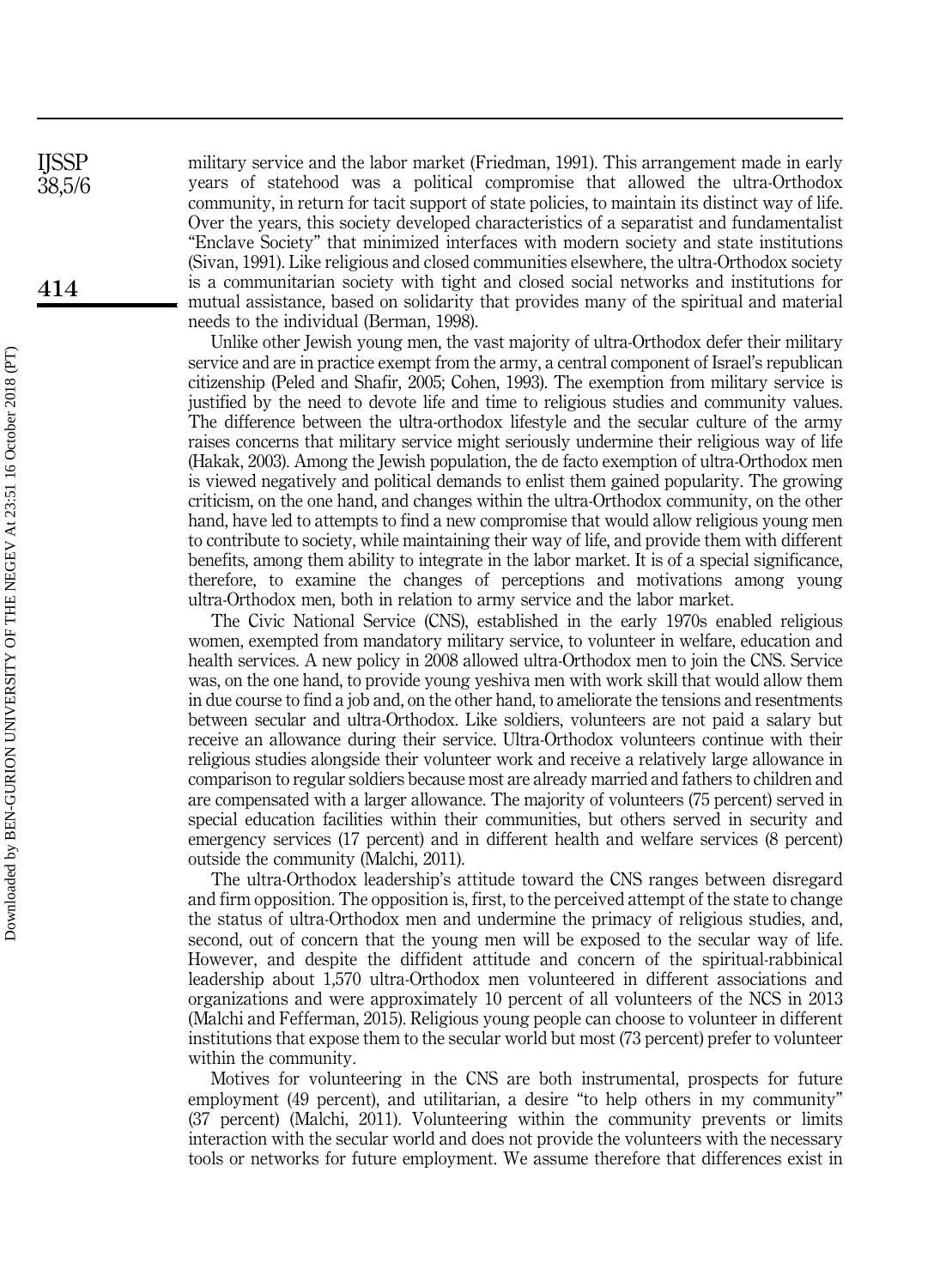motivations to volunteer and that those who remain within the community seek rewards Ultra-Orthodox that are less materialist (Stadler et al., 2009). Conversely, volunteering outside the community provides more interaction with the secular world so we assume that these volunteers are instrumentally motivated, hoping to gain experience and networks that promise future employment. The choice where to volunteer is dependent upon religious and social background. Specifically, we argue that bridging social capital (often at the expense of bonding capital), relatively high trust in non-orthodox people and "open" social networks, explain volunteering outside the community. Conversely, volunteers who chose to serve within the community have strong bonding social capital, less trust and social ties with non-orthodox and, consequently, are concerned to serve outside the community.

# Research methods

To assess the different motivations for volunteering and their relation to social capital, 30 interviews were conducted in the Summer of 2012 with ultra-Orthodox men volunteers between the ages of 23 and 28. The semi-structured interviews with volunteers in different organizations and institutions in the Jerusalem area, in different stages of their service, were designed to characterize the interviewees' social capital and examine the influence this capital has on the choice of service framework. The interviews included 15 volunteers in community-religious frameworks in which most workers and volunteers are ultra-Orthodox, most of them served as mentors or instructors for ultra-Orthodox youth at risk; and 15 volunteers in secular frameworks in which most of the workers, customers and managers are not ultra-Orthodox. The first approach to the interviewees was through workers of the association that manages the CNS in the area. Afterwards, volunteers who agreed to participate in the research were briefed in a phone conversation about the research and, later, were interviewed face to face. The hour-long semi-structured interviews were recorded, transcribed and analyzed in order to code central themes and evaluate the social capital of the volunteers. The interviews allowed us to assess the influence of social capital on the choice of volunteering and to examine our hypothesis that differences will be found between those who serve inside and outside the community.

The interviews examined several questions and concepts in order to explain the motivations behind volunteering inside and outside the community. First, the social networks and community belonging of the volunteers, namely, the circles of friendship and interactions revealed by the survey and the interviews. Second, levels and types of different trusts, generalized trust in strangers and trust reserved to the community. Third, the volunteers' assessment of the solidarity in the communities they come from and their community ties. And, fourth, the extent of interest in volunteering outside the ultra-Orthodox community and the reasons provided for the choice.

Data analysis used grounded theory approach (Strauss and Corbin, 1990) and thematic analysis, organizing the interview texts in categories identified as central. The identified categories reflect the relation between the theoretical concepts we chose and the information gathered in the interviews (Araujo, 1995). The categories allow us to describe and explain motivations and choices of volunteers and the different paths of volunteering.

#### Volunteering inside the community

The ultra-Orthodox society is an amalgam of different groups who share a strict perception of religious life. The three large groups that constitute the society are the Lithuanians, devoted to religious studies; the Hassidic, less devoted to study but very conservative and strict in everyday life behavior; and the ultra-Orthodox Sephardic, Jews of Middle-Eastern descent, influenced by the Lithuanian movement devotion to Judaic studies. The family and community background of the interviewees has a decisive influence on the volunteers' social capital characteristics, type of trust and, accordingly, on the choice to volunteer within or outside the men in Israel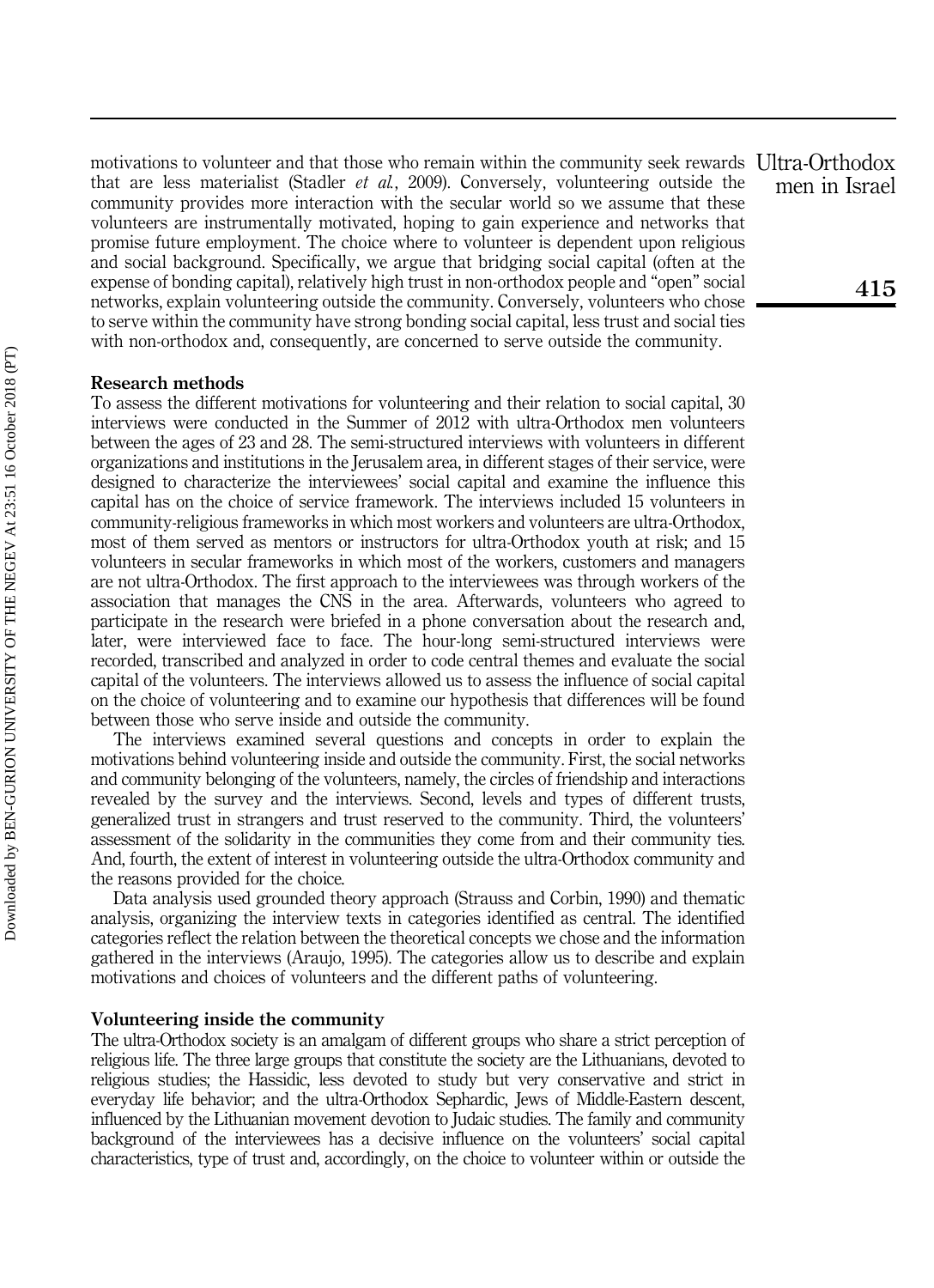community. The volunteers who served as tutors and counselors in closed community frameworks grew and were educated in large ultra-Orthodox families (six to ten siblings) and they all belong to the Lithuanian and Sephardic movements. These volunteers constitute the religious core of "the studying society," a relatively closed off groups in the ultra-Orthodox society. Members of this group, concerned with maintaining religious values, usually continue with the Judaic studies parallel to their volunteer work in the service, and feel estranged from the outside, secular world. This is how "Jacob"[1] who volunteered in the framework of an ultra-Orthodox yeshiva described his childhood period:

> I grew up in Sanhedria neighborhood [an Ultra-Orthodox neighborhood in north-Jerusalem] in an Ultra-Orthodox close-knit community. That is the reason why I will always feel like a stranger with a secular person, or in a secular environment.

The ultra-Orthodox volunteers that chose to remain within the community mostly have ultra-Orthodox friends who studied in similar yeshivas. The extent of knowing people who are not ultra-Orthodox is very low and mainly amounts to chance and superficial acquaintances. Acquaintance with "the others" – non-ultra-Orthodox – is based on work relations or instrumental relations. The most important social networks are the immediate family and friends from the religious school (ages 17-20) with which they share a strong comradery they compare to military service:

Friends in the yeshiva are like the comradeship between friends in the army, in relatively difficult conditions. We lived together like comrades-in-arms. You wake up every morning in a room with the same person and his sweat day after day. It is a very strong friendship because we grew up together (Abraham, 23 year old, Lithuanian Haredi from Bnei-Brak).

Thick ties extend to neighbors and communities that share their values and way of life, and reliance on others, financial or social, is very common (Berman, 1998; Bick, 2013). Mutual help and reciprocity defines and strengthens the borders of the community:

Of course we receive help from the neighbors! It's not even a question! A lot of times they help us by watching the kids while my wife studies in the afternoon. Help whenever we need. It depends on the circle, the friends and the relationships you have. Some people are more open and others less so. But if you do not lend- you are not a neighbor (Moshe, 27 Lithuanian Haredi from Jerusalem).

Charity and mutual help are described as part of social and community activities that take place in synagogues, yeshivas and communities. Belonging to a community enables receiving extensive and significant assistance. Social networks, generalized reciprocity and the community-family background, influence the types and levels of trust the ultra-Orthodox volunteers have in strangers and in people from their own community. The level of inside trust within the group is high and results in a safe environment, especially compared to wider circles of trust. A 24-years-old volunteer with a Hassidic background who lives in Upper-Modi'in and volunteers in an ultra-Orthodox charity organization, expresses these feelings well:

In other places in the state, if you leave your bike or baby carriage outside, it will just disappear. Where we are that would almost never happen, maybe only if there are "foreign workers" around. It's amazing. A man can hang a suit in a yeshiva or a synagogue with valuable things in it and nothing will disappear. If there is a theft it is very unusual. If my wallet somehow disappears, it will almost certainly be returned to me […] I don't trust the "general" people. I trust my close environment very much. I live in a safe environment […] I can trust many people in the community with certain things, but not things which are tempting or which can be stolen (Bezalel, 23 Hassid who volunteer in conversion organization).

The high level of trust and the extensive connections with neighbors and members of the community are reflected also in the willingness to lend goods, exchange houses and provide

416

**IISSP** 38,5/6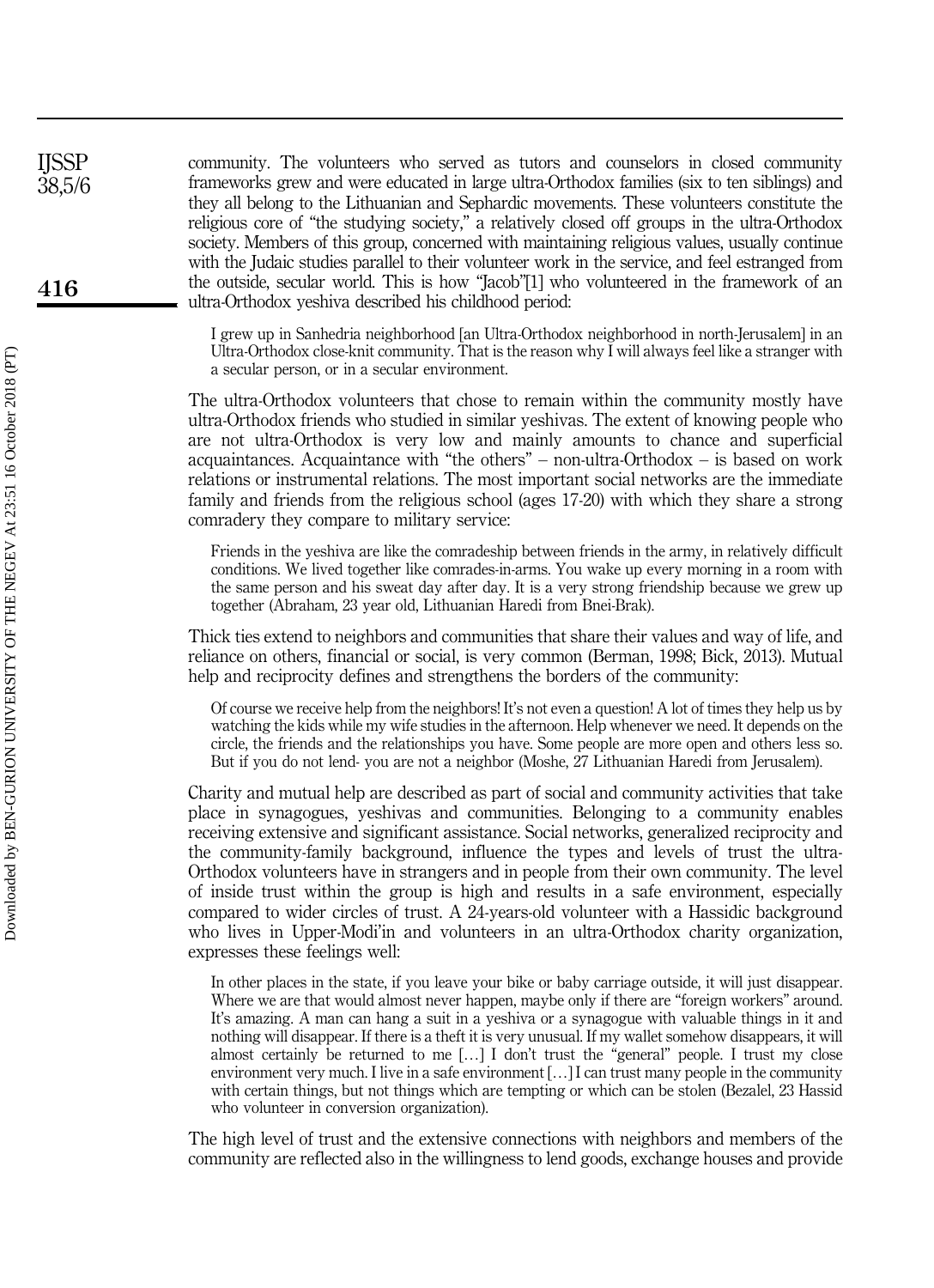loans when needed. A large family implies many weddings and celebrations that often Ultra-Orthodox require help of neighbors in hosting guests and money loans from the community, all measures of trust and reciprocity:

I trust most of my neighbors, even if we have conflicts. If a friend will ask me for a loan, I will not hesitate, even if there is a risk. We often lend our apartments if there is a family celebration, even to people we don't know (Yechzkel, volunteer in a medical institution).

While ultra-Orthodox communities enjoy trust and reciprocity strangers are treated with suspicion. Asked to what extent they can trust non-ultra-Orthodox people (in different situations) most volunteers used the expression: "proceed cautiously when dealing with an unfamiliar person." The volunteers interviewed attribute higher moral standards and integrity to religious people and, conversely, lower standards to others that cannot be fully trusted. Ishay, a volunteer is a Sepharadic educational institution thinks that "every person who believes, even a Muslim believer, is likely to be more honest than a non-believer." Aharon, a Lithuanian volunteer, explains he will trust believers:

Someone that I know is religious "inside", regardless if he is ultra-orthodox or secular, I can trust, it is about his upbringing and belief. When I look at the majority of secular people is seems that they are committed only to their personal conscious and that may not be enough, that is why you should trust only people that believe in god. Where I grew up there is more trust between people, among secular people it is not inevitable that every person you meet will be honest because of the education he received.

Generalized trust of volunteers within the community, therefore, toward outsiders and nonreligious is limited. Strong trust within the community, or particularized trust, has often also an effect on trust of the state and its institutions. As expected, ultra-Orthodox volunteers demonstrate low trust of the state and its institutions (Malchi, 2011). However, marginal differences were found between those who volunteer inside and outside the community. Thus, for example, 56 percent of the volunteers in religious frameworks state they do not trust the legal system, but also 49 percent of those who serve outside the community. Ultra-Orthodox volunteers, and the community at large, have very little trust in the legal system, the Israel Police, the local and state authorities (Malchi, 2011). The feeling of discrimination and inequality projected by the ultra-Orthodox volunteers during the interviews repeated itself. Whether an authentic feeling or rhetoric attributed to the ultra-Orthodox minority's constant sense of threat, it is an unequivocal and embracing phenomenon derived from a very low level of identification with the state and the secular establishment:

There is obviously discrimination between Ultra-Orthodox and seculars in the law and in the courts. I think the police also treat the Ultra-Orthodox less well that they do other Jews. Overall I think the police is one big mafia […] I don't identify with the state because I don't believe in this concept of a secular state. I am not ashamed of being an Israeli but I'm also not really proud of it (Kobi, Sephardi Haredi, volunteer in elementary school for UO boys).

Separatist education and the lack of civic education (Stadler et al., 2009) explain ultra-Orthodox low trust in government and state institutions. This is true also for volunteers that choose to work outside the community, a hint that the choice may be more related to instrumental motivations than to identification with the state and desire to contribute to society at large.

#### Volunteering outside the community

Compared to the ultra-Orthodox volunteers in the community-religious organizations (mostly ultra-Orthodox institutions for special education), the volunteers in secular organizations belong to different ultra-Orthodox communities, including those defined as "modern Ultra-Orthodox" (Zicherman and Cahaner, 2012), characterized by greater men in Israel

417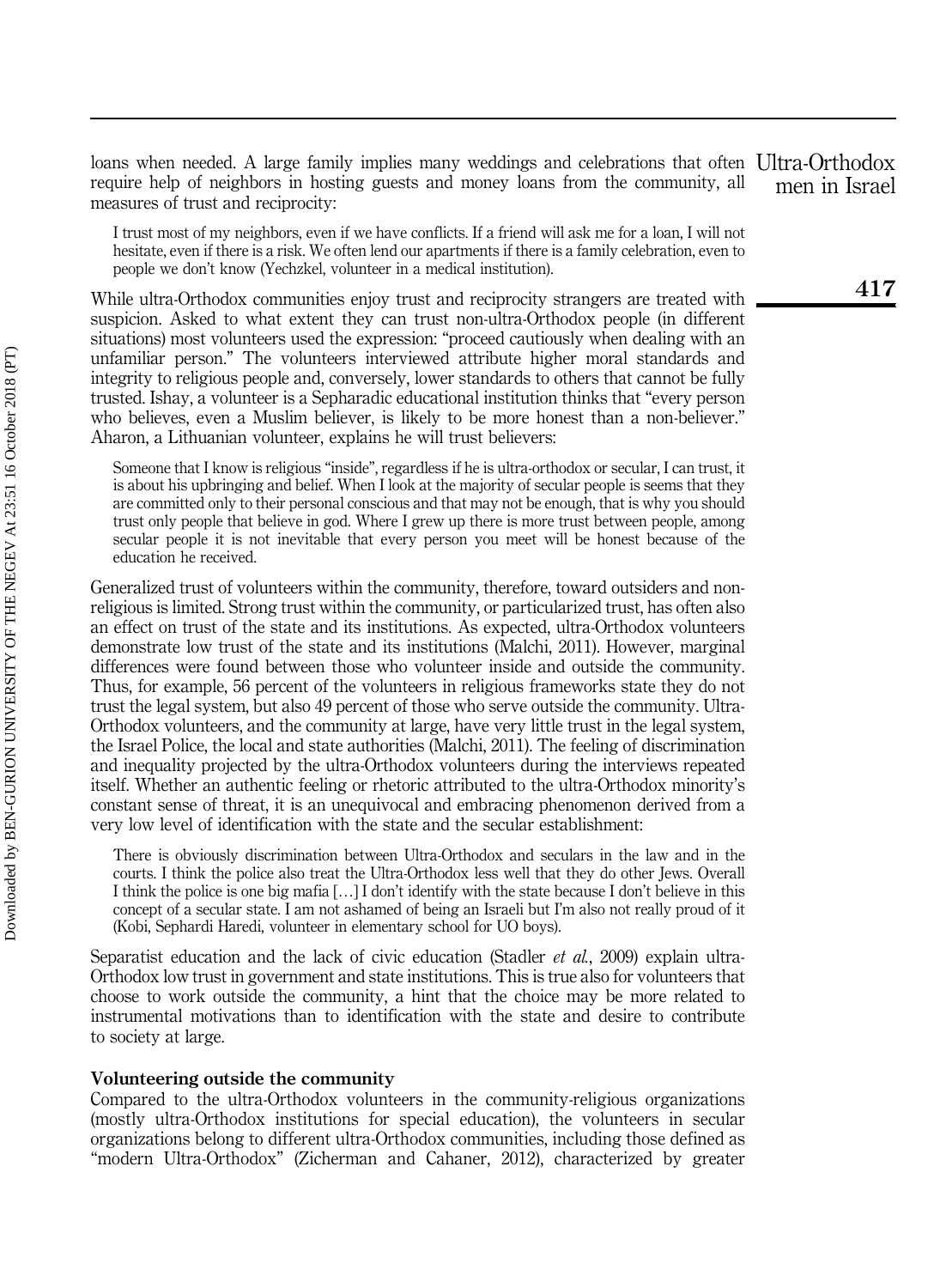| 38,5/6 | of the interviewees describes:                                                                                                                                                                                                                                                                                                                                                                           |
|--------|----------------------------------------------------------------------------------------------------------------------------------------------------------------------------------------------------------------------------------------------------------------------------------------------------------------------------------------------------------------------------------------------------------|
|        | I grew up in a Religious Zionist settlement and neighborhoods when I was young. Later on, I lived a few<br>years abroad when my father was as an emissary. I studied in non-Ultra-Orthodox religious high school<br>yeshivas. I define myself as a general Ultra-Orthodox (Amiram, 24 Modern-Orthodox volunteer).                                                                                        |
| 418    | Consequently, these volunteers have more heterogenic social networks; they interact with<br>people outside their community and, in general, are more open to experiences and less<br>concerned of stepping outside the community:                                                                                                                                                                        |
|        | I have all types of friends because of the yeshivas I studied in. I have Ultra-Orthodox, Hassidic,<br>Lithuanian and secular friends. I also have Punk friends and I really have friends of all types. In the<br>places in which I studied and worked I managed to meet a lot of different types of friends<br>(Benjamin, 23 Modern-Orthodox volunteer in the Police).                                   |
|        | Avshalom, a Sepharadic Jew, volunteering in the Jerusalem municipality, described his<br>social networks from his neighborhood that includes also non-religious friends. These<br>networks are not as tight as those described in the ultra-Orthodox communities, but have<br>their own benefits:                                                                                                        |
|        | Since childhood I have friends, secular and traditional, from the old neighborhood I kept in touch<br>with. We were good friends until I left for the Yeshivah (religious educational institute). Although it<br>is not an intensive relationship it is still meaningful. In every family event, they are the first I invite.                                                                            |
|        | Unlike the volunteers who choose to stay within the community, those who serve outside the<br>community interacted more with non-religious people before they volunteered, are less<br>suspicious toward non-religious people or base the decision to trust or not on personal rather<br>than group affiliation:                                                                                         |
|        | Proceed cautiously when dealing with an unfamiliar person not "blindly" but according to the<br>matter at hand. Some places in which you trust more and less in others, according to the type of<br>relations you have with the person. I respect, but I don't fully trust anyone (Elyashiv, 22.5 National<br>Ultra-Orthodox volunteer in the Jerusalem Municipality).                                   |
|        | Regarding most people [non-religious] it is usually yes, sometimes yes and sometimes now. It is<br>really about the person. On some things I will trust secular people more than religious, and on other<br>things less. Among some of the ultra-orthodox there is disregard for personal property that hardly<br>exists among secular people (Ariel, Sephardi Haredi from Jerusalem, volunteer in MDA). |
|        | The more generalized trust makes them also more open to different opinions and ideas and<br>more willing to learn from others, including secular people. Describing their value system as<br>"strong" they are unafraid of being exposed to other ways of life and, therefore, volunteering<br>outside the community is easier:                                                                          |
|        | I can learn from everyone, even from this conversation. Every day I learn something new and hear<br>new ideas and opinions. Professionally, it is inevitable that I should learn from everyone but<br>of course I am ready to listen to other worldviews but my belief system cannot be shattered<br>(Yedidiah, a volunteer firefighter).                                                                |

engagement with the non-Orthodox world and experiences outside the community, as one

Some of the volunteers outside the community, especially those who grew up in the margins of the ultra-Orthodox society, displayed more openness and, conversely, lesser commitment to and trust in their own communities. A volunteer in the Jerusalem municipality, for example, describes his ultra-Orthodox neighbors, very different from the descriptions of volunteers inside the community:

I'm not sure if I would have lent my apartment to a neighbor or to someone from the synagogue even if I knew them well. I don't really trust people in that kind of thing. Some things are my limit

**IISSP**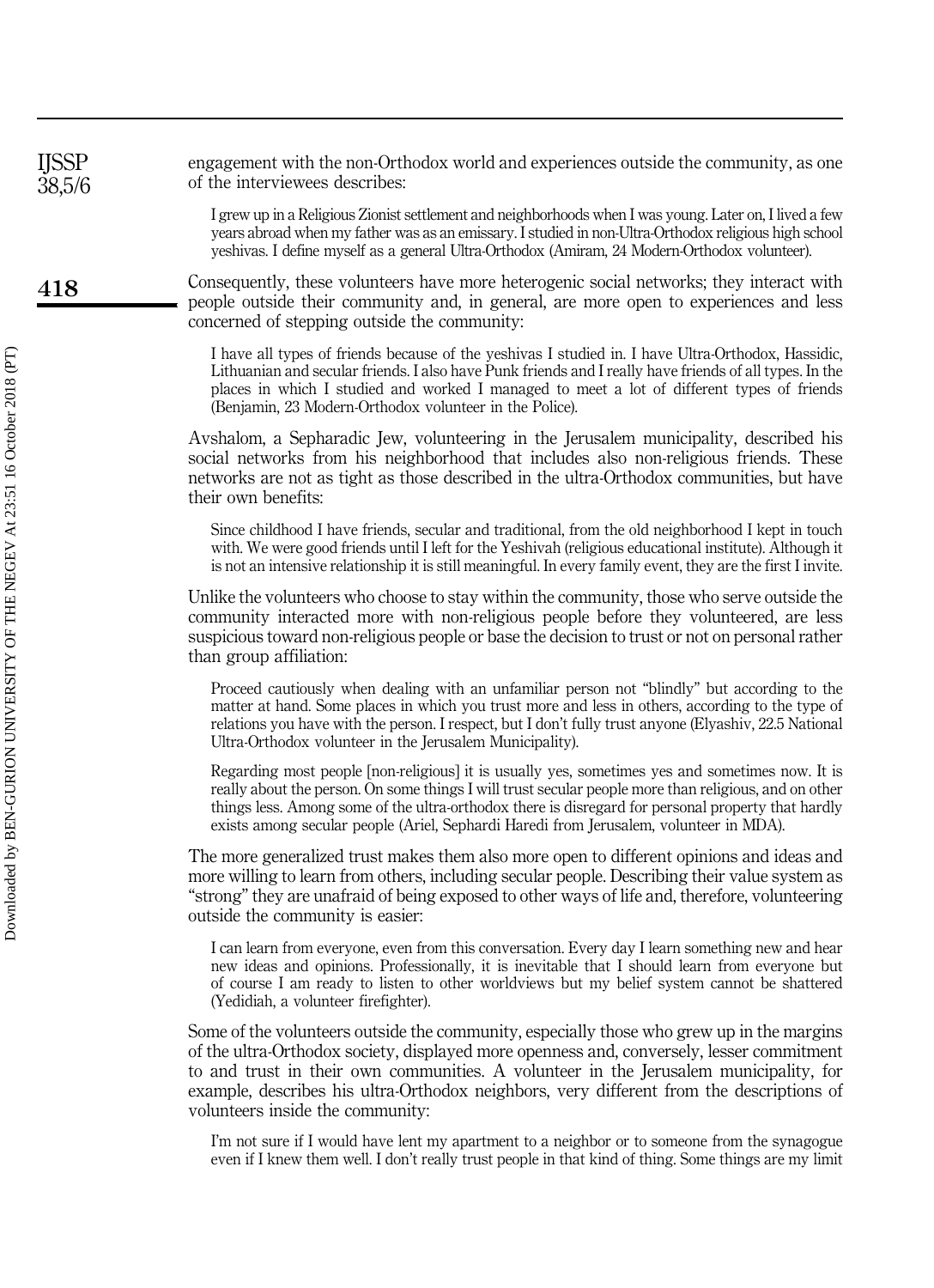[…] I am pretty suspicious in general and don't trust people when I first meet them […] but I don't Ultra-Orthodox divide people into categories like religious or secular, it mostly depends on their personality. In general, I know, and also grew up with seculars in mixed frameworks and so I don't think there are differences between Ultra-Orthodox and seculars […] there is no good sector or bad sector, there are only good people and bad people (Dotan, 23 National-Orthodox).

The generalized trust of ultra-Orthodox volunteers seems higher than that of their friends who volunteered within the community, often relying on their experience and interactions. Yet, it is more shallow trust than that within the close-knitted communities described above. This trust is a starting point for exploring their motivations for volunteering that can be either altruistic or instrumental. The former refers to the desire to contribute to state and society, the latter to potential gains of volunteering. In practice, personal egotistical motives and altruistic motives often integrate, in accordance with social and religious norms of different populations (Baron and Byrane, 2003; Rehberg, 2005).

# Why volunteer?

Volunteers within the religious community and those who serve outside the community often have different backgrounds, social capital and trust. Our interviews demonstrate that those who serve outside the community have wider networks of association, more inclusive social capital and to some extent greater trust in strangers. Yet, their trust in the state and its institutions is low and almost similar to that of their brethren who choose to serve within the community. What then motivates ultra-Orthodox to volunteer, in general, and to step outside the safety of the community in particular? In general, the two main motives according to a survey of the Ministry of Economy are contradictory and complementary at the same time and they can perhaps fit the motive expression –"egotruistic." The main motive (49 percent) is the convenient alternative that NCS offers for military service that provides job skills and provides them, while in service, an opportunity to work unavailable to those who study in a yeshiva. At the same time, however, 37 percent of all volunteers declare that they are motivated by a desire to "contribute to society and other people," though not necessarily to the state. The motives alignment, therefore, is a combination of collective-altruist motives and individualegotistical motives, influenced to some extent by the character of the NCS that rewards the volunteers continuously through stipends, grants and status, similar to young volunteers in different places and circumstances (Rehberg, 2005; Kna'an and Goldberg-Glenn, 1991).

### Volunteering within the community

Volunteers who chose to stay in their communities attribute their motivations to a world view that ascribes importance to help the weak and the needy, common to the ultra-Orthodox world and the close-knit communities described above. These altruistic and religious motives combine with high level of particularized trust, bonded social capital of closed networks, and a fear of the secular world – a fear that preserves the separation and seclusion of this group. Overall, and in line with the findings described above, the volunteers do not perceive their service as a contribution to the state, but rather as a contribution to society, not as a vague, abstract term but a clear and distinct society – the ultra-Orthodox society. Volunteers described their service in educational institutions as a mission of high importance that enabled them to preserve their lifestyle and values:

The service in the yeshiva is combined with a sense of mission and personal satisfaction in a religious framework […] I was looking for a framework for night studies [a religious framework] a bit differently and with added value which is expressed in work with people and helping somewhat weak youth, but of course I would prefer working and helping my own public. I think everyone should be helped, but *personally, I have the ability and the emotional strength to help my*  men in Israel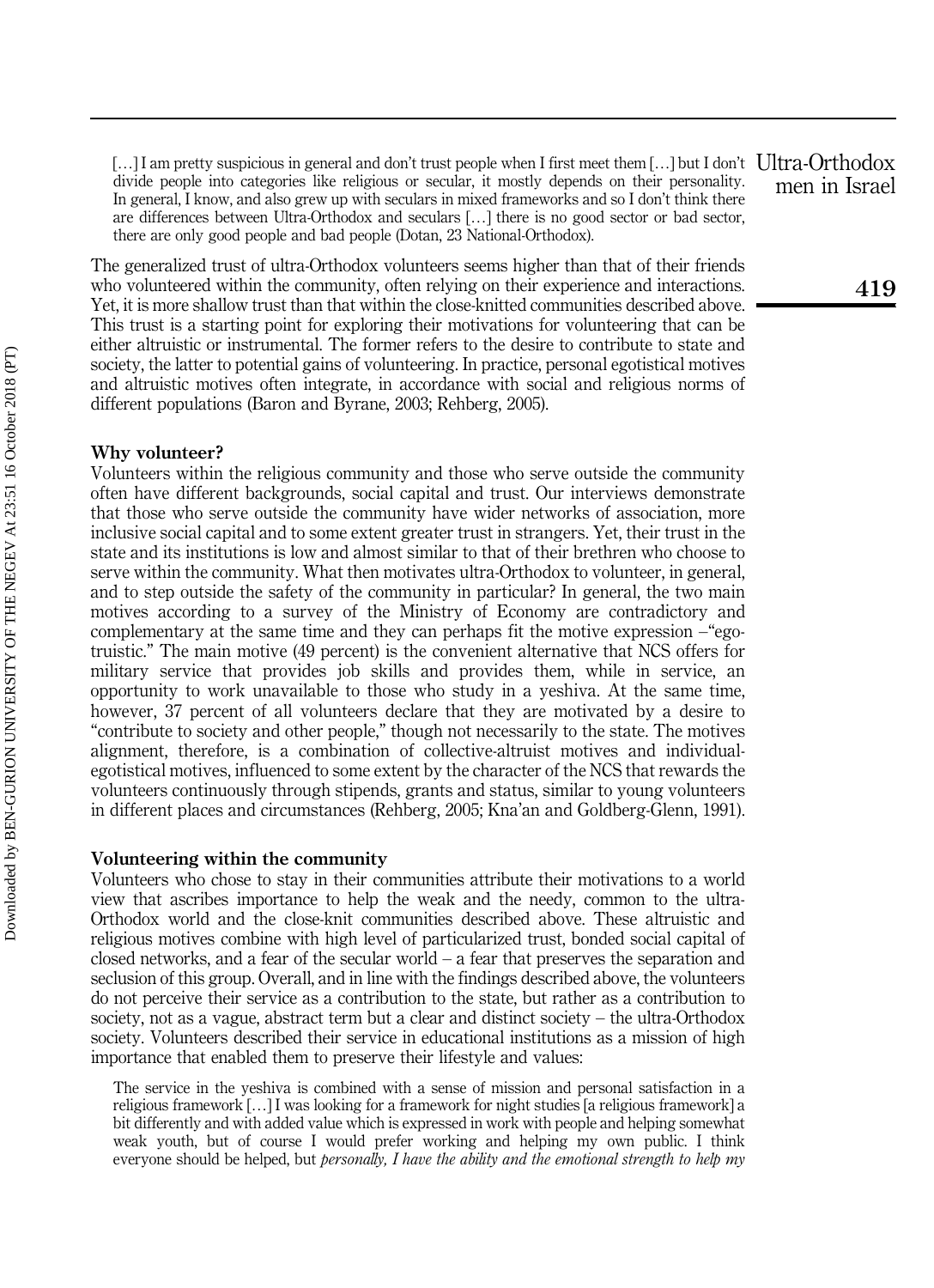own public in particular. Anyone able to help everyone, all the better. My purpose in life is religious study, in both emotional and social aspects, and I intend to help others with it: (Nachume, Lithuanian volunteer in Yeshiva for children with learning difficulties).

Others have stressed the importance of an environment that would not expose them to secular lifestyles and allow them to protect their values:

If it were up to me I wouldn't go to a secular volunteer place. I will serve some place I know I won't get hurt in. I don't want to be exposed to unwanted things. It is important to contribute within boundaries you know you won't get hurt in (Moerdechi, Sfaradi volunteer in Yeshiva).

Overall, volunteers within the community describe their choice to join the CNS in altruistic terms, a desire to contribute to the community, they relate to social and religious motives derived from the importance the community attributes to charity and mutual help. The majority of the volunteers do not foresee their volunteer work in the complementary education frameworks as a route that would lead to an occupational career, but as a mission and social calling for the benefit of the community[2].

Eli described why he chose to volunteer in a religious education institution and argues this is the normative course for an ultra-Orthodox man:

I prefer to serve in an educational institute where I can study Torah and help others. This is the best contribution I can give. I will not volunteer in a medical institute, for example, here I can study and help the ultraorthodox community.

Statements of this sort were very common among volunteers in the community. These volunteers choose not to take the opportunity to gain work skills and experience, in medical facilities, for example, and prefer to stay in the community where they can maintain their ways of life and help people in the community.

Conversely, volunteers in secular frameworks, who serve outside the community, display a somewhat different set of motivations, combining altruistic and instrumental explanations to explain their choice of volunteering. Serving outside the ultra-Orthodox society is sometimes explained by a desire to contribute to the general public good, but it is also about a desire to acquire certain occupational experience that might help them at the end of their service. This is how Chanoch, a young volunteer that served in the Ministry of Public Security as PR man, against his parents' wish, described his choice:

Is it a moral principle or business? There is certainly principle, but also a lot of business, to be able to go out to work in the future. Still, the highest calling is that of the yeshiva-student, but those who do not study the Torah have to contribute, because it is part of the citizen's obligations to the country. Nonetheless it is clear that part of the consideration is to go out to work.

Similarly, to previous findings described in the literature (Brooks, 2002; Yeung, 2004; Rehberg, 2005), the personal-utilitarian consideration related to acquiring specific occupational experience during the service is very prominent among many of the volunteers outside the community. According to them, integrating in voluntary partly professional positions such as Magen David Adom (Israeli Red Cross), Yad-Sarah[3], government offices and the police might enhance their chances to integrate in different work positions in these organizations or other like them in the future.

The professional advantage is significant, but because these organizations often perform an important and notable role, the potential advantages of the service can be accompanied by a strong sensation of a social mission, as David, volunteer in Yad-Sarah, explain:

I took the service seriously. I really like to help and love to be charitable towards all people. There are many people who join the service and try to finish it as quickly as possible […] I want to stay here in Yad-Sarah. I actually want to work here. Now that I am assigned important roles here, it is something that is important to me.

**IISSP** 38,5/6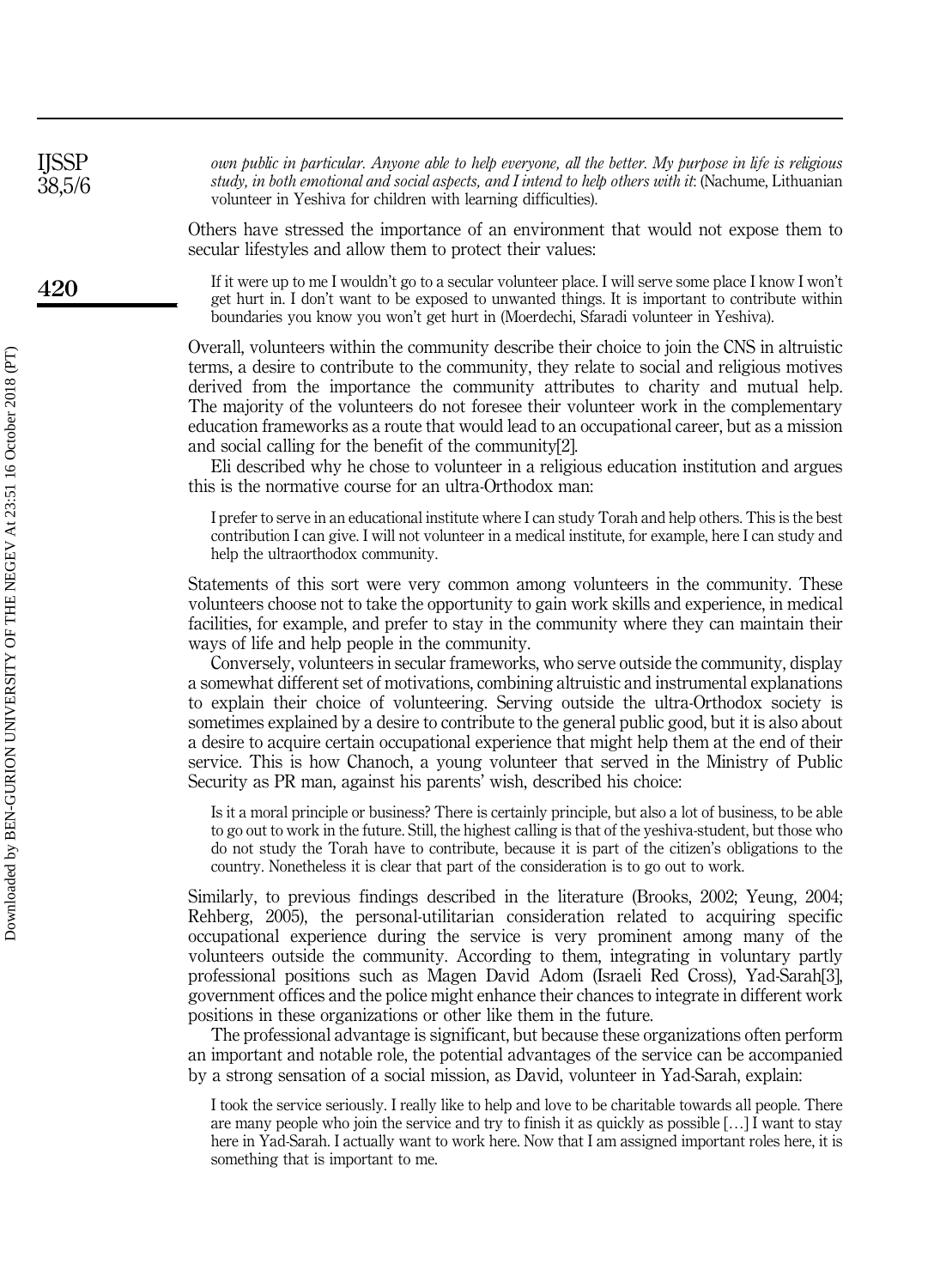Commitment and desire to contribute to the state can at times be insignificant in the Ultra-Orthodox beginning of the service, as a volunteer in the police indicates. The police is an interesting example, as it often clashes with the ultra-Orthodox who usually describe it negative terms. Benjamin, who served in the police as a volunteer, describes how he gradually integrated and found his place in the organization, his commitment intensified, and, in retrospect, an ideological element became part of the service:

In the beginning I didn't feel a commitment at all, but now [during the service] it is beginning to intensify a bit and I have more ideology. We used to call the cops "Nazis" but now, when you begin to know them, you understand them (Benjamin, Modern-Orthodox, volunteer in the Police).

The career and aspiration consideration of these ultra-Orthodox volunteers, seeking to acquire significant occupational experience, very much influences their choice of service place, usually in professional settings, outside the community that provide them. The ultra-Orthodox volunteers in the secular institutions are less committed to the ultra-Orthodox community in comparison to those serving within the community, due to their family and community backgrounds. Their personal-utilitarian considerations seem much more significant than the social-religious consideration or the altruistic ones. These volunteers have more bridging than bonding social capital, reflected in relatively wider networks, a smaller commitment to the community and larger trust in people outside the community that enables them to take advantage of the potential gains of volunteering.

## Discussion and conclusions

Studies and the theories identify a sequence of motives for volunteering, ranging from utilitarian-egotistical (Clary et al., 1996) to social-altruistic pole (Perres and Liss, 1975; Baron and Byrane, 2003; Cnaan and Goldberg-Glen, 1991). The choice where to volunteer, within immediate, intimate communities or in wider associations, we argue here, is underscored by social capital that shapes perceptions and motivations. For members of religious groups, volunteering outside the community has benefits but also specific risks of exposure to different and objectionable lifestyles. Civil National Service offered to ultra-Orthodox men in Israel presented them with the dilemma not only whether to volunteer, but where. Volunteering inside the community would provide them with a familiar and safe environment where the benefits of volunteering would be limited to community members. Conversely, volunteering outside the community could risk compromising their strict religious values, but allow them to help other people and, more importantly, acquire skills for future employment (Table I).

|                                         | Family background<br>and community<br>belonging | <b>Networks</b>                | Trust                                                                        | Orientation to<br>the state and<br>its institutions Motivations Social capital |                                          |                                                              |                                                                                        |
|-----------------------------------------|-------------------------------------------------|--------------------------------|------------------------------------------------------------------------------|--------------------------------------------------------------------------------|------------------------------------------|--------------------------------------------------------------|----------------------------------------------------------------------------------------|
| Volunteers'<br>in the<br>community      | Close, homogenized Closed:<br>and separate      |                                | High specific<br>only in the trust and low<br>community generalized<br>trust | Very low.<br>hostile<br>attitude                                               | Mainly<br>altruistic<br>and<br>religious | Mainly<br>"Bonding"<br>social capital                        |                                                                                        |
| Volunteers'<br>outside the<br>community | Open, Tends to<br>Integrate.<br>Heterogeneous   | Open: also<br>Community trust. | High<br>outside the generalized<br>sometimes<br>with low<br>specific trust   | Low-medium.<br>ambivalent                                                      | Mainly<br>utilitarian<br>motive          | Mainly<br>"Bridging"<br>social capital<br>and bonding<br>SC. | Table I.<br>Motivation for<br>volunteering –<br>bonding and bridging<br>social capital |

men in Israel

421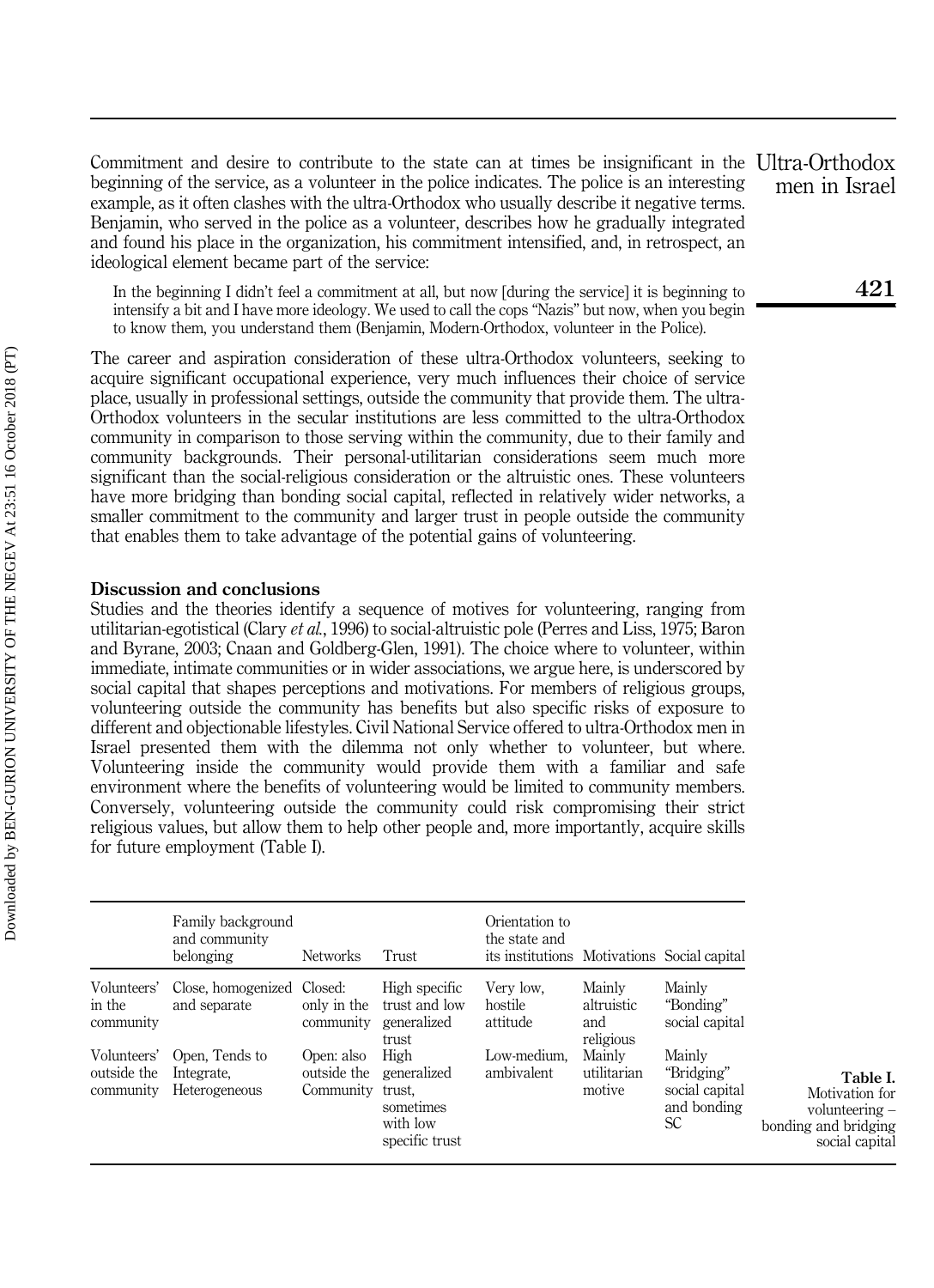Ultra-Orthodox men, from both groups, demonstrate limited if any attachment and identity with the state and its institutions so the reasons for volunteering can be attributed either to specific targets worthy of contribution or to benefits that accrue from volunteering. Here again, differences were found between the two groups. For volunteers inside the community the motivations matched their social capital. On the one hand, a desire to contribute to their close-knit community and, on the other hand, reluctance to step out of the community and interact with strangers, regardless of the potential benefits of this choice. Volunteers outside the community do not have the same reservations, they have previous experiences of interactions and wider networks, a more limited commitment to the ultra-Orthodox community and a desire to reap the advantages of volunteering outside the community. Regardless of their intentions, however, it is quite possible that volunteering does change their perception of and affiliat`ions with the state and its institutions. These motives encourage individuals from separatist-religious communities to volunteer in secular frameworks, with the aim of maximizing their personal abilities and skills and to cautiously break the boundaries of their community and utilize external resources and social networks that help them develop a significant occupational horizon.

The inclusion of ultra-Orthodox men in the NCS is significant for their ability to integrate in the labor market, alleviate poverty and strengthen ties with other communities. The study results demonstrate that different incentives and opportunities will have to be developed for volunteers to overcome the limitations of bonding social capital. While this research is limited in scope, it suggests that volunteers who outstep their community boundaries are motivated by instrumental reasons and economic incentives rather than by attachment to society and state. However, regardless of initial motivations, interactions and experiences can change perceptions and commitments of alienated minority groups, increase their trust of other groups and provide for future integration.

## Notes

- 1. All names of interviewees are pseudonyms.
- 2. Nonetheless, the utilitarian aspect derived from the stipend received for the national civic service and the fact that this service exempts them from military service cannot be completely rejected.
- 3. MDA is a national rescue organization, and works in cooperation with other emergency and security authorities (Israeli police, IDF, fire fighters, etc.). MDA belongs to the International Red Cross and Red Crescent Movement and is Israeli Red Cross National Society ( for more details see the MDA homepage [www.mdais.org/en/\)](www.mdais.org/en/). "Yad Sara" is the largest voluntary organization in Israel, provides a spectrum of free or nominal cost services designed to make life easier for sick, disabled and elderly people and their families. The organization established by UO family 40 years ago. Part of the organization management today is still UO [\(www.yadsarah.org.il/](www.yadsarah.org.il/))

#### References

- Abu-Ahmed, W. (2010), Volunteer activity in Israel 2006, Research Administration, Ministry of Economy, Jerusalem (In Hebrew).
- Alesina, A.F. and Giuliano, P. (2009), "Preferences for redistribution", [No. w14825](https://www.emeraldinsight.com/action/showLinks?doi=10.1108%2FIJSSP-06-2017-0086&crossref=10.3386%2Fw14825&citationId=p_2), National Bureau of Economic Research, Cambridge, MA.
- Becker, P.E. and Dhingra, P.H. (2001), "Religious involvement and volunteering: Implications for civil society", [Sociology of Religion](https://www.emeraldinsight.com/action/showLinks?doi=10.1108%2FIJSSP-06-2017-0086&crossref=10.2307%2F3712353&isi=000171221100003&citationId=p_3), Vol. 62 No. 3, pp. 315-335.
- Bekkers, R. and Bowman, W. (2009), "The relationship between confidence in charitable organizations and volunteering revisited", [Nonprofit and Voluntary Sector Quarterly](https://www.emeraldinsight.com/action/showLinks?doi=10.1108%2FIJSSP-06-2017-0086&crossref=10.1177%2F0899764008324516&isi=000270009500008&citationId=p_4), Vol. 38 No. 5, pp. 884-897.
- Berman, E. (1998), "Sect, subsidy, and sacrifice: an economist's view of ultra-orthodox jews", [No. w6715,](https://www.emeraldinsight.com/action/showLinks?doi=10.1108%2FIJSSP-06-2017-0086&crossref=10.3386%2Fw6715&citationId=p_5) National Bureau of Economic Research, Cambridge, MA.

**IISSP** 38,5/6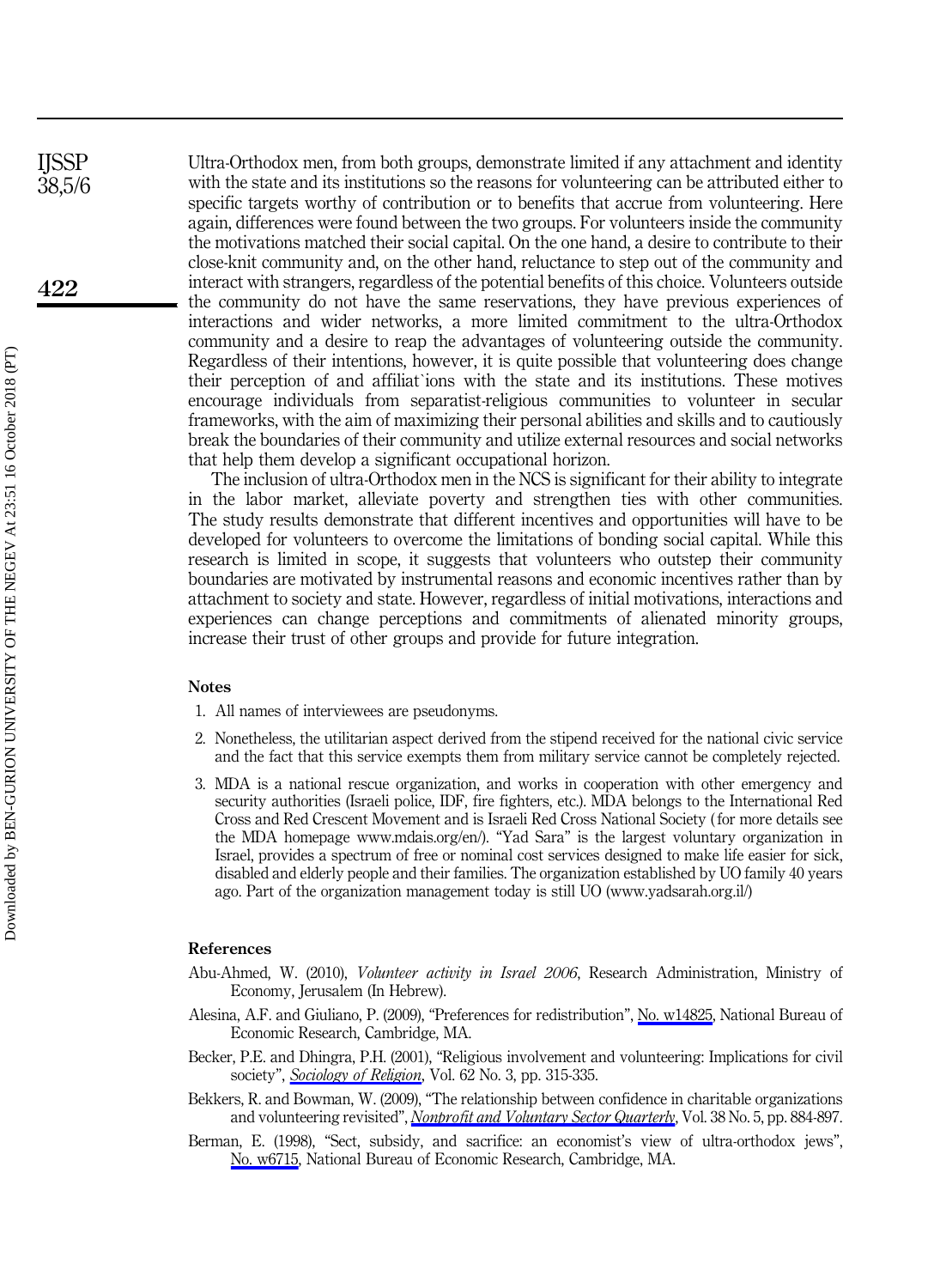- Brehm, J. and Rahn, W. (1997), "Individual-level evidence for the causes and consequences of social Ultra-Orthodox capital", [American Journal of Political Science](https://www.emeraldinsight.com/action/showLinks?doi=10.1108%2FIJSSP-06-2017-0086&crossref=10.2307%2F2111684&isi=A1997XE52200013&citationId=p_6), Vol. 41, No. 3 pp. 999-1023. men in Israel
- Brooks, K. (2002), "Talking about volunteering: a discourse analysis approach to volunteer motivations", Voluntary Action, Vol. 4 No. 3, pp. 13-50.
- Brown, E. and Ferris, J.M. (2007), "Social capital and philanthropy: an analysis of the impact of social capital on individual giving and volunteering", [Nonprofit and Voluntary Sector Quarterly](https://www.emeraldinsight.com/action/showLinks?doi=10.1108%2FIJSSP-06-2017-0086&crossref=10.1177%2F0899764006293178&isi=000244456700005&citationId=p_8), Vol. 36 No. 1, pp. 85-99.
- Carabain, C.L. and Bekkers, R. (2011), "Religious and secular volunteering: a comparison between immigrants and non-immigrants in the Netherlands", *[Voluntary Sector Review](https://www.emeraldinsight.com/action/showLinks?doi=10.1108%2FIJSSP-06-2017-0086&crossref=10.1332%2F204080511X560602&citationId=p_9)*, Vol. 2 No. 1, pp. 23-41.
- Clary, E. and Snyder, M. (1991), "A functional analysis of altruism and prosocial behavior: the case of volunteerism", in Clark, M. (Ed.), Review of Personality and Social Psychology, Vol. 12, Sage, Newbury Park, CA, pp. 119-148.
- Clary, E., Snyder, M. and Stukas, A. (1996), "Volunteers' motivation: findings from a national survey", [Nonprofit and Voluntary Sector Quarterly](https://www.emeraldinsight.com/action/showLinks?doi=10.1108%2FIJSSP-06-2017-0086&crossref=10.1177%2F0899764096254006&isi=A1996WY87100006&citationId=p_11), Vol. 25 No. 4, pp. 485-505.
- Cnaan, R.A. and Goldberg-Glen, R.S. (1991), "Measuring motivation to volunteer in human services", [The Journal of Applied Behavioral Science](https://www.emeraldinsight.com/action/showLinks?doi=10.1108%2FIJSSP-06-2017-0086&crossref=10.1177%2F0021886391273003&citationId=p_12), Vol. 27 No. 3, pp. 269-284.
- Cohen, Y. (1993), "Recruiting properly: the release of yeshiva students from the IDF", Published by Ne'emanei Torah v'Avoda – The Religious Kibbutz Movement, Jerusalem (in Hebrew).
- DeFilippis, J. (2001), "The myth of social capital in community development", *[Housing Policy Debate](https://www.emeraldinsight.com/action/showLinks?doi=10.1108%2FIJSSP-06-2017-0086&crossref=10.1080%2F10511482.2001.9521429&isi=000173438900008&citationId=p_14)*, Vol. 12 No. 4, pp. 781-806.
- Dekker, P. and Uslaner, E.M. (Eds), (2003), Social Capital and Participation in Everyday Life, Routledge, New York, NY.
- Delhey, J. and Newton, K. (2003), "Who trusts?: the origins of social trust in seven societies", *[European](https://www.emeraldinsight.com/action/showLinks?doi=10.1108%2FIJSSP-06-2017-0086&crossref=10.1080%2F1461669032000072256&isi=000186372400001&citationId=p_16)* [Societies](https://www.emeraldinsight.com/action/showLinks?doi=10.1108%2FIJSSP-06-2017-0086&crossref=10.1080%2F1461669032000072256&isi=000186372400001&citationId=p_16), Vol. 5 No. 2, pp. 93-137.
- Drori, Z.E. (2005), Between Faith and Military Service: The Haredi Nahal Battalion, The Floersheimer Institute for Policy Studies, Jerusalem (in Hebrew).
- Foley, M.W. and Edwards, B. (1999), "Is it time to disinvest in social capital?", [Journal of Public Policy](https://www.emeraldinsight.com/action/showLinks?doi=10.1108%2FIJSSP-06-2017-0086&crossref=10.1017%2FS0143814X99000215&citationId=p_18), Vol. 19 No. 2, pp. 141-173.
- Friedman, M. (1991), The Haredi (Ultra-Orthodox) Society: Sources, Trends and Processes, The Jerusalem Institute for Israel Studies, Jerusalem (in Hebrew).
- Hakak, Y. (2003), "Yeshiva learning and military training: an encounter between two cultural models", working paper, The Floersheimer Institute for Policy Studies, Jerusalem.
- Hustinx, L. and Lammertyn, F. (2003), "Collective and reflexive styles of volunteering: a sociological modernization perspective", *[Voluntas](https://www.emeraldinsight.com/action/showLinks?doi=10.1108%2FIJSSP-06-2017-0086&crossref=10.1023%2FA%3A1023948027200&citationId=p_21)*, Vol. 14 No. 2, pp. 167-187.
- Jones, K.S. (2006), "Giving and volunteering as distinct forms of civic engagement: the role of community integration and personal resources in formal helping", [Nonprofit and Voluntary](https://www.emeraldinsight.com/action/showLinks?doi=10.1108%2FIJSSP-06-2017-0086&crossref=10.1177%2F0899764006287464&isi=000239562900005&citationId=p_22) [Sector Quarterly](https://www.emeraldinsight.com/action/showLinks?doi=10.1108%2FIJSSP-06-2017-0086&crossref=10.1177%2F0899764006287464&isi=000239562900005&citationId=p_22), Vol. 35 No. 2, pp. 249-266.
- Lee, Y.J. and Moon, S.G. (2011), "Mainstream and ethnic volunteering by Korean immigrants in the United States", [VOLUNTAS: International Journal of Voluntary and Nonprofit Organizations](https://www.emeraldinsight.com/action/showLinks?doi=10.1108%2FIJSSP-06-2017-0086&crossref=10.1007%2Fs11266-010-9176-y&isi=000296475800013&citationId=p_23), Vol. 22 No. 4, pp. 811-830.
- Levy, G. and Sasson-Levy, O. (2008), "Militarized socialization, military service and class reproduction: the experiences of Israeli soldiers", [Sociological Perspectives](https://www.emeraldinsight.com/action/showLinks?doi=10.1108%2FIJSSP-06-2017-0086&crossref=10.1525%2Fsop.2008.51.2.349&citationId=p_24), Vol. 5 No. 2, pp. 349-374.
- Lim, C. and MacGregor, C.A. (2012), "Religion and volunteering in context: disentangling the contextual effects of religion on voluntary behavior", *[American Sociological Review](https://www.emeraldinsight.com/action/showLinks?doi=10.1108%2FIJSSP-06-2017-0086&crossref=10.1177%2F0003122412457875&isi=000309352000004&citationId=p_25)*, Vol. 77 No. 5, pp. 747-779.
- Malchi, A. (2011), Ultra-Orthodox Volunteers in Civil Service: Characteristics of Service and Employment Profile of Volunteers, Research Administration, Ministry of Economy, Jerusalem (in Hebrew).
- Malchi, A. and Fefferman, B. (2015), "Volunteers instead of employees: whether the civil service harms salaried employees?", in Levy, Y. (Ed.), Mandatory Service or the Duty to Serve? Scenario Analysis of Civil Service in Israel, the Open University in Israel, Ranana, pp. 153-180 (in Hebrew).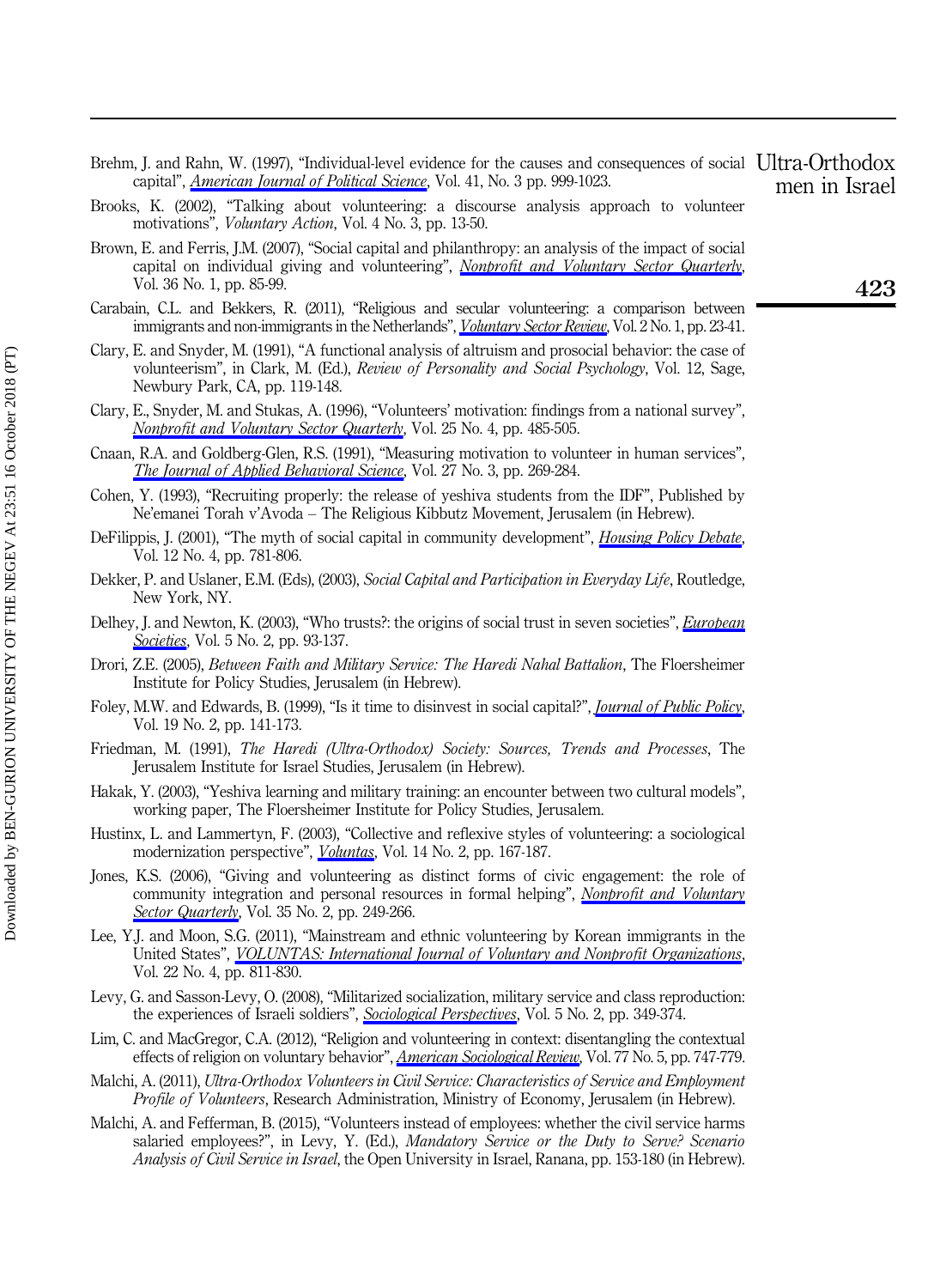| <b>IJSSP</b><br>38,5/6 | Newton, K. (1999), "Social and political trust in established democracies 51", Critical Citizens: Global<br>Support for Democratic Government, p. 169.                                                                                                                                  |  |  |  |  |
|------------------------|-----------------------------------------------------------------------------------------------------------------------------------------------------------------------------------------------------------------------------------------------------------------------------------------|--|--|--|--|
|                        | Paik, A. and Navarre-Jackson, L. (2011), "Social networks, recruitment, and volunteering: are social<br>capital effects conditional on recruitment?", Nonbrofit and Voluntary Sector Quarterly, Vol. 40<br>No. 3, pp. 476-496.                                                          |  |  |  |  |
| 424                    | Peled, Y. and Shafir, G. (2005), <i>Being Israeli: the Dynamics of Multiple Citizenship</i> , Tel-Aviv, Ha'otza<br>(in Hebrew).                                                                                                                                                         |  |  |  |  |
|                        | Peres, Y. and Liss, R. (1975), <i>Volunteering in Israel</i> , Tel-Aviv, The Center for Volunteer Service (in Hebrew).<br>Portes, A. (1998), "Social capital: its origins and applications in modern sociology", <i>Annual Review of</i><br><i>Sociology</i> , Vol. 24 No. 1, pp. 1-24. |  |  |  |  |
|                        | Portes, A. and Vickstrom, E. (2011), "Diversity, social capital, and cohesion", <i>Annual Review of</i><br>Sociology, Vol. 37, pp. 461-479.                                                                                                                                             |  |  |  |  |
|                        | Putnam, R.D. (1993), Making Democracy Work: Civic Traditions in Modern Italy. Princeton University<br>Press, Princeton, NJ.                                                                                                                                                             |  |  |  |  |
|                        | Putnam, R.D. (1995), "Bowling alone: America's declining social capital", <i>Journal of Democracy</i> , Vol. 6<br>No. 1, pp. 65-78.                                                                                                                                                     |  |  |  |  |
|                        | Putnam, R.D. (2000), <i>Bowling Alone: The Collabse and Revival of American Community</i> , Simon &<br>Schuster, New York, NY.                                                                                                                                                          |  |  |  |  |
|                        | Rehberg, W. (2005), "Altruistic individualists: motivations for international volunteering among young<br>adults in Switzerland", VOLUNTAS: International Journal of Voluntary and Nonprofil<br>Organizations, Vol. 16 No. 2, pp. 109-122.                                              |  |  |  |  |
|                        | Ruiter, S. and De Graaf, N.D. (2006), "National context, religiosity, and volunteering: Results from 53<br>countries", <i>American Sociological Review</i> , Vol. 71 No. 2, pp. 191-210.                                                                                                |  |  |  |  |
|                        | Scheufele, D.A. and Shah, D.V. (2000), "Personality strength and social capital the role of dispositional<br>and informational variables in the production of civic participation", <i>Communication Research</i><br>Vol. 27 No. 2, pp. 107-131.                                        |  |  |  |  |
|                        | Sivan, E. (1991), "Enclave society", Alpayim, Vol. 4, pp. 45-98 (in Hebrew).                                                                                                                                                                                                            |  |  |  |  |
|                        | Smith, R. and Sharvit, K. (2003), Attitudes Toward Civil Defense Volunteers in the Ultraorthodox Sector<br>Smith Institution, Ramat-Gan (in Hebrew).                                                                                                                                    |  |  |  |  |
|                        | Stadler, N. and Ben-Ari, E. (2003), "Other-worldly soldiers? Ultra-orthodox views of military service in<br>contemporary Israel", <i>Israel Affairs</i> , Vol. 9 No. 4, pp. 17-48.                                                                                                      |  |  |  |  |
|                        | Stadler, N., Lomsky-Feder, E. and Ben-Ari, E. (2009), "Fundamentalism's encounters with citizenship<br>the Haredim in Israel", <i>Citizenship Studies</i> , Vol. 12 No. 3, pp. 215-231.                                                                                                 |  |  |  |  |
|                        | Uslaner, E.M. (2002), <i>The Moral Foundation of Trust</i> , Cambridge University Press, New York, NY.                                                                                                                                                                                  |  |  |  |  |
|                        | Wang, L. and Handy, F. (2014), "Religious and secular voluntary participation by immigrants in<br>Canada: how trust and social networks affect decision to participate", VOLUNTAS.<br>International Journal of Voluntary and Nonprofit Organizations, Vol. 25 No. 6, pp. 1559-1582.     |  |  |  |  |
|                        | Wilson, J. (2012), "Volunteerism research: a review essay", Nonprofit and Voluntary Sector Quarterly.<br>Vol. 41 No. 2, pp. 176-212.                                                                                                                                                    |  |  |  |  |
|                        | Wilson, J. and Janoski, T. (1995), "The contribution of religion to volunteer work", Sociology of Religion<br>Vol. 56 No. 2, pp. 137-152.                                                                                                                                               |  |  |  |  |
|                        | Wilson, J. and Musick, M. (1997), "Who cares? Toward an integrated theory of volunteer work",<br><i>American Sociological Review</i> , Vol. 62 No. 5, pp. 694-713.                                                                                                                      |  |  |  |  |
|                        | Yeung, A.B. (2004), "The octagon model of volunteer motivation: results of a phenomenological<br>analysis", <i>Voluntas</i> , Vol. 15 No. 1, pp. 21-46.                                                                                                                                 |  |  |  |  |
|                        | Zanber, L. (2010), "The connection between personality and social resources in community activities<br>and well-being among the haredi community activists", Thesis for the Degree of Doctor of<br>Philosophy, Bar-Ilan University, Ramat Gan (in Hebrew).                              |  |  |  |  |
|                        | Zicherman, C. and Cahaner, L. (2012), Modern Ultra-Orthodoxy: The Emergence of a Haredi Middle<br>Class in Israel, the Israel Democracy Institute, Jerusalem.                                                                                                                           |  |  |  |  |
|                        |                                                                                                                                                                                                                                                                                         |  |  |  |  |

Downloaded by BEN-GURION UNIVERSITY OF THE NEGEV At 23:51 16 October 2018 (PT) Downloaded by BEN-GURION UNIVERSITY OF THE NEGEV At 23:51 16 October 2018 (PT)